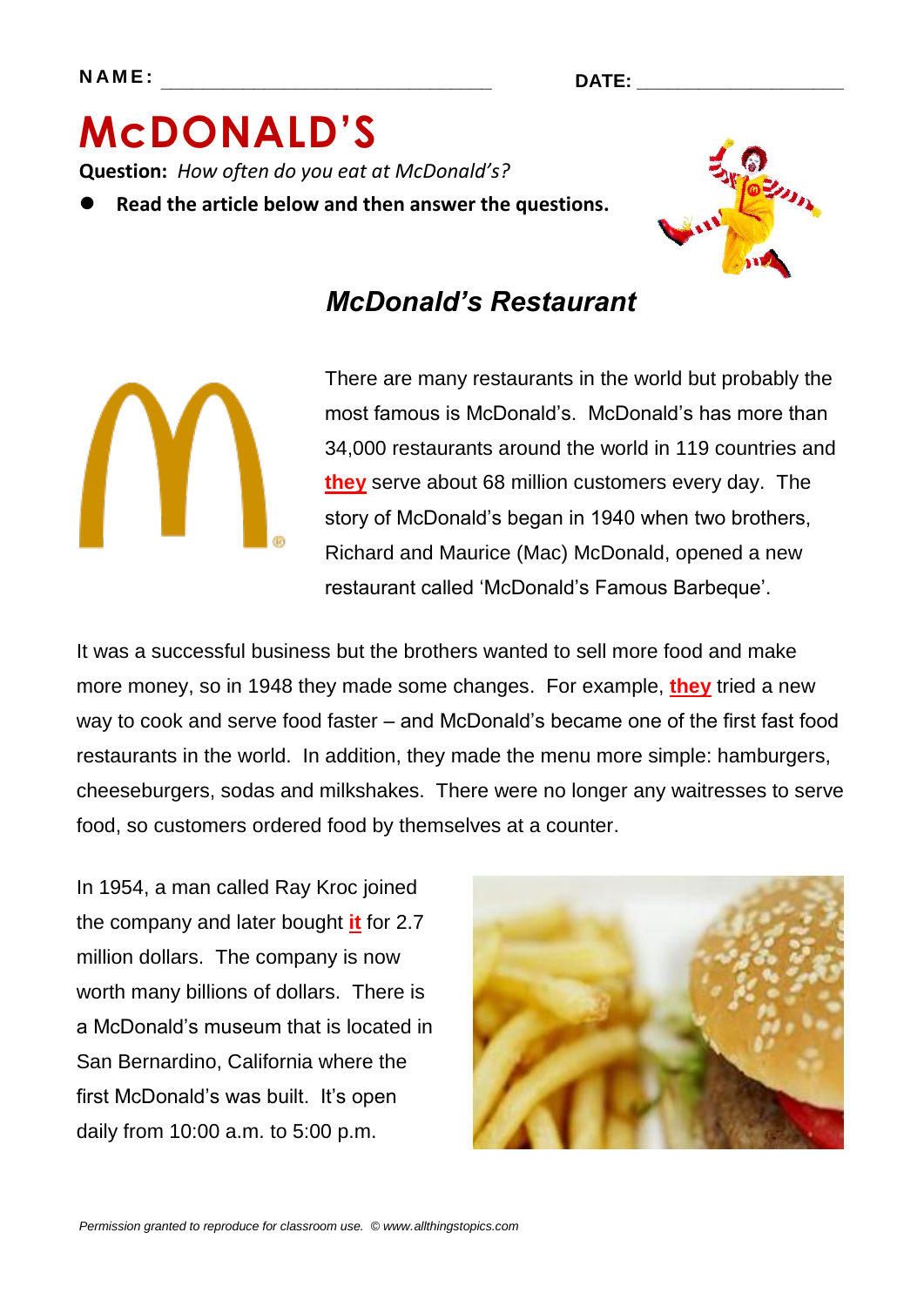## **McDONALD'S READING COMPREHENSION**

#### **1. The article is about hamburgers.**

- (a) TRUE
- (b) FALSE
- (c) It doesn't say.

#### **2. How many McDonald's restaurants are there around the world?**

- (a) 34,000
- (b) 119
- (c) 68 million

#### **3. In paragraph 1, what does 'they' refer to?**

- (a) countries
- (b) customers
- (c) restaurants

#### **4. When did McDonald's become a 'fast food restaurant'?**

- (a) 1954
- (b) 1940
- (c) 1948

#### **5. In paragraph 2, what does 'they' mean?**

- (a) Richard and Maurice McDonald
- (b) hamburgers, cheeseburgers, sodas and milkshakes
- (c) some changes

#### **6. Why did Richard and Maurice want to cook and serve food faster?**

- (a) They liked making changes.
- (b) It was a successful business.
- (c) They wanted to make more money.

#### **7. There were fewer kinds of food on the McDonald's restaurant menu in 1948.**

- (a) TRUE
- (b) FALSE
- (c) It doesn't say.

#### **8. In paragraph 3, what does the word 'it' refer to?**

- (a) McDonald's
- (b) a man
- (c) 2.7 million dollars

#### **9. There is a McDonald's restaurant in California called 'San Bernardino'.**

- (a) TRUE
- (b) FALSE

#### **10. When can people visit a McDonald's museum?**

- (a) They can't because it closed in 1954.
- (b) only in the mornings
- (c) every day

| Score out<br>of ten | As<br>percentage |  |
|---------------------|------------------|--|
|                     |                  |  |
| /10                 |                  |  |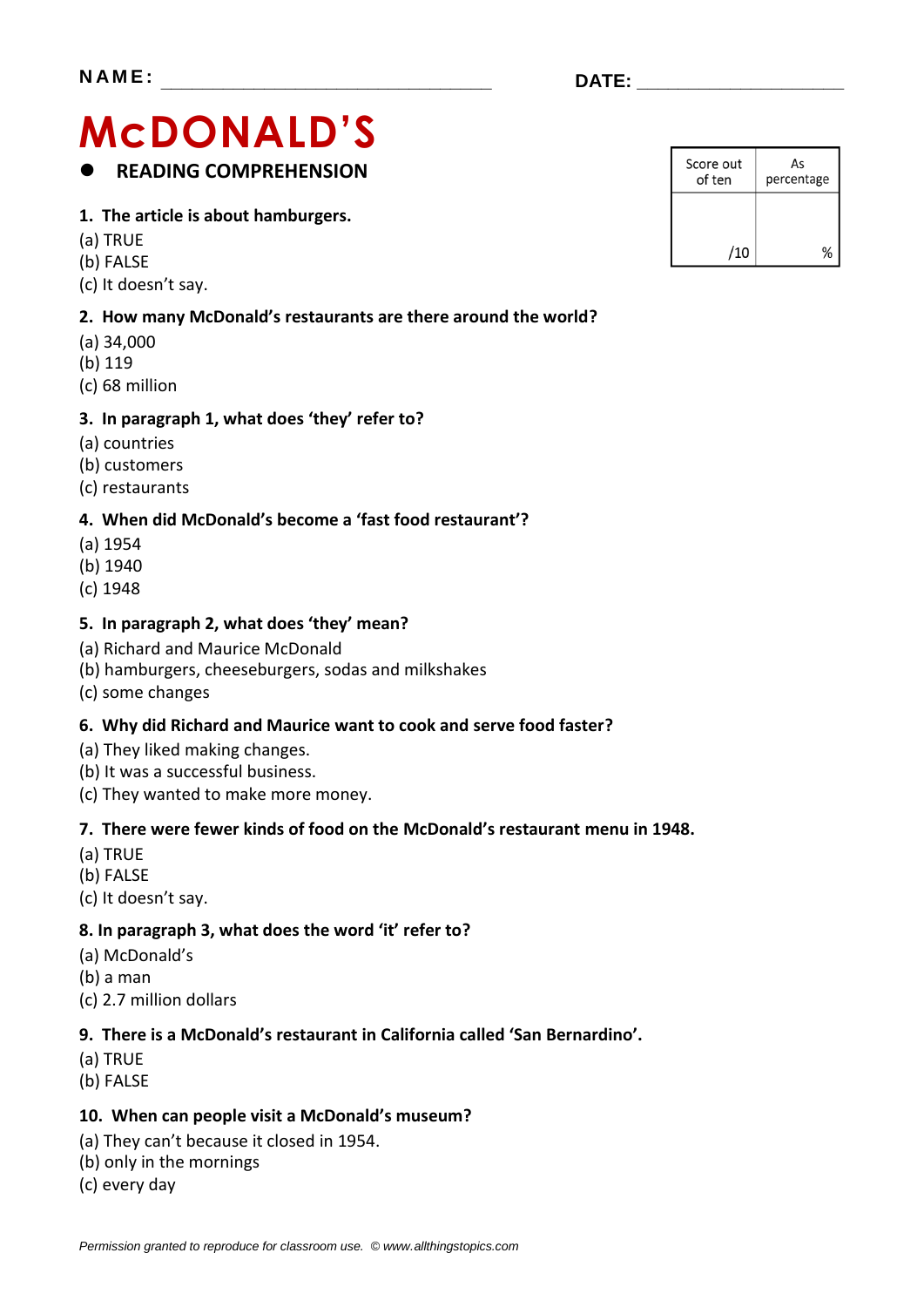# **McDONALD'S**

### **Grammar-in-Context**

*Complete the paragraph by circling the correct words.*

There are many restaurants in the world, but probably the most famous is McDonald's. McDonald's **(1)\_\_\_\_\_\_\_** more than 34,000 restaurants around the world in 119 countries, and they serve about 68 million customers every day. The story of McDonald's began **(2)\_\_\_\_\_\_\_** 1940 when two brothers, Richard and Maurice ('Mac') McDonald opened a new restaurant called 'McDonald's Famous Barbeque'. It **(3)\_\_\_\_\_\_\_** a successful business, but the brothers wanted to **(4)\_\_\_\_\_\_\_** more food and make more money, so in 1948 they made some changes. For example, they **(5)\_\_\_\_\_\_\_** a new way to **(6)\_\_\_\_\_\_\_** and serve food **(7)\_\_\_\_\_\_\_** – and McDonald's became one of the first fast food restaurants in the world. **(8)\_\_\_\_\_\_\_**, they made the menu more simple: hamburgers, cheeseburgers, sodas, and milkshakes. There **(9)\_\_\_\_\_\_\_** no longer any waitresses to serve food, so customers ordered food by themselves at a counter. In 1954, **(10)\_\_\_\_\_\_\_** called Ray Kroc joined the company and later bought it for 2.7 million dollars. The company is now worth many billions of dollars. **(11)\_\_\_\_\_\_\_** a McDonald's museum that is located in San Bernardino, California where the first McDonald's was built. It's open daily **(12)\_\_\_\_\_\_\_** 10:00 am to 5:00 pm.

| 1.            | 5.              | 9.             |
|---------------|-----------------|----------------|
| (A) have      | (A) will try    | (A) were       |
| (B) has       | (B) try         | (B) was        |
| (C) is having | (C) tried       | $(C)$ are      |
| (D) is has    | (D) trying      | $(D)$ is       |
| 2.            | 6.              | 10.            |
| $(A)$ on      | (A) cooked      | (A) man        |
| $(B)$ at      | (B) cooking     | (B) the man    |
| $(C)$ for     | (C) cooks       | $(C)$ a man    |
| $(D)$ in      | $(D)$ cook      | (D) men        |
| 3.            | 7.              | 11.            |
| (A) was       | (A) more fast   | (A) There have |
| (B) were      | (B) faster      | (B) There are  |
| $(C)$ is      | (C) more faster | (C) There      |
| (D) are       | (D) fasts       | (D) There is   |
| 4.            | 8.              | 12.            |
| (A) sell      | (A) However     | $(A)$ to       |
| (B) sold      | (B) In addition | (B) on         |
| (C) selling   | (C) But         | $(C)$ from     |
| (D) sells     | (D) And         | (D) in         |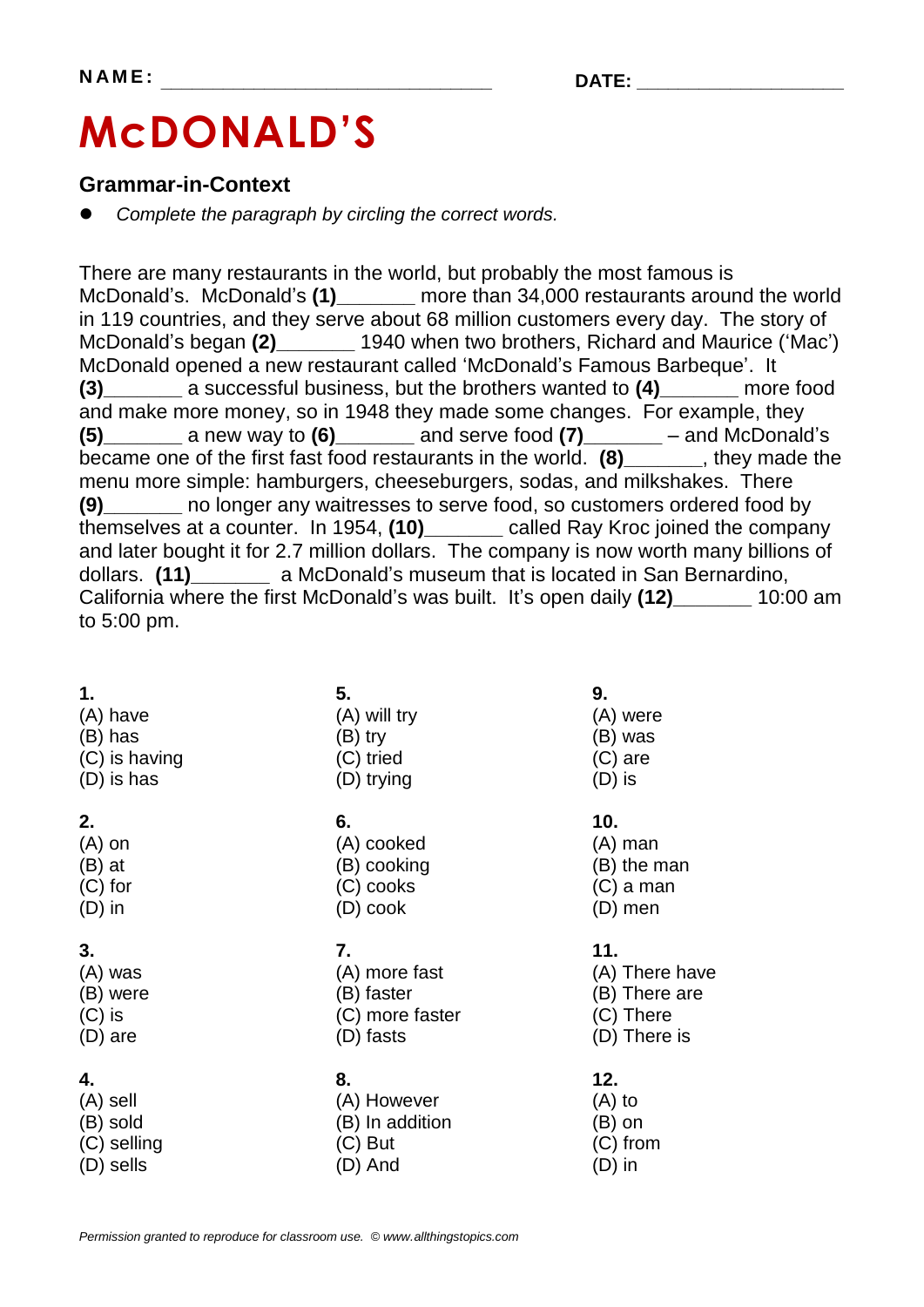# **WRITING PRACTICE**



### NARATIVE WRITING: "Write about a time you ate at McDonald's."